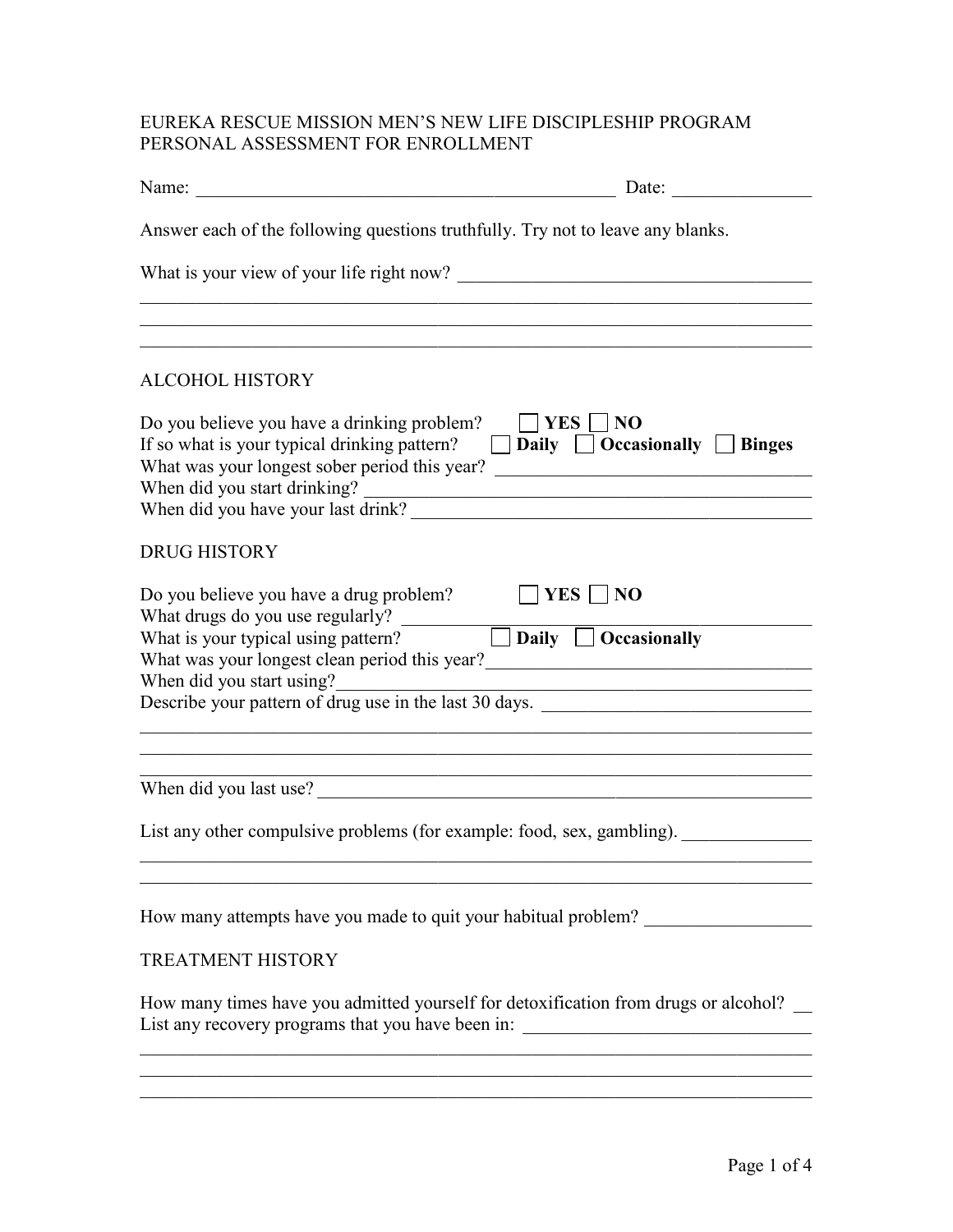# LEGAL STATUS

| Are you currently involved in any legal matters?<br>$\Box$ Probation<br>If so with who? | <b>YES</b><br>N <sub>O</sub><br>$\Box$ Parole<br><b>Divorce</b><br>$ $ Civil     |  |  |  |
|-----------------------------------------------------------------------------------------|----------------------------------------------------------------------------------|--|--|--|
| Child Care Custody □ Court Appointed Programs                                           | Other                                                                            |  |  |  |
| Please provide a contact for any authority you are involved with: (Parole agent, etc.)  |                                                                                  |  |  |  |
|                                                                                         |                                                                                  |  |  |  |
| How much time have you spent in Prison                                                  |                                                                                  |  |  |  |
|                                                                                         | List convictions and where you were incarcerated: ______________________________ |  |  |  |
|                                                                                         |                                                                                  |  |  |  |
|                                                                                         |                                                                                  |  |  |  |
| <b>MEDICAL HISTORY</b>                                                                  |                                                                                  |  |  |  |
|                                                                                         |                                                                                  |  |  |  |
| D.O.B. Height Weight                                                                    | Hair Color<br>Eye Color                                                          |  |  |  |
| Do you have any learning disabilities?                                                  | <b>YES</b><br>N <sub>O</sub>                                                     |  |  |  |
| Do you have seizures or convulsions?                                                    | <b>YES</b><br>NO                                                                 |  |  |  |
| Are you currently on any medications?                                                   | NO<br><b>YES</b>                                                                 |  |  |  |
| If so please list them all:                                                             |                                                                                  |  |  |  |
|                                                                                         |                                                                                  |  |  |  |
| <b>DO YOU HAVE:</b>                                                                     | <b>HAVE YOU EVER:</b>                                                            |  |  |  |
| <b>HIV</b>                                                                              | attempted suicide                                                                |  |  |  |
| Hepatitis                                                                               | had deep depression                                                              |  |  |  |
| Sores that don't heal                                                                   | had memory difficulty                                                            |  |  |  |
| High blood pressure                                                                     | had panic attacks                                                                |  |  |  |
| Venereal disease                                                                        | had anger issues                                                                 |  |  |  |
| Vision problems                                                                         | had high stress                                                                  |  |  |  |
| <b>Diabetes</b>                                                                         |                                                                                  |  |  |  |
|                                                                                         |                                                                                  |  |  |  |
| Is there any other malady or illness in your life we should know about?                 |                                                                                  |  |  |  |
| Are you currently under a physician, or any other medical persons care?                 |                                                                                  |  |  |  |
|                                                                                         |                                                                                  |  |  |  |
|                                                                                         |                                                                                  |  |  |  |
| <b>RELATIONSHIPS</b>                                                                    |                                                                                  |  |  |  |
|                                                                                         |                                                                                  |  |  |  |
| What is the current status you have with your family?                                   |                                                                                  |  |  |  |
| Who should we contact if there is an emergency?                                         |                                                                                  |  |  |  |
| Name                                                                                    | Phone#:                                                                          |  |  |  |
| Are you currently married or involved with a lady?                                      | N <sub>O</sub><br><b>YES</b>                                                     |  |  |  |
| Do you have any children?<br>$ {\bf YES} $                                              | $\vert$   NO                                                                     |  |  |  |
| If so give name(s) and $age(s)$ :                                                       |                                                                                  |  |  |  |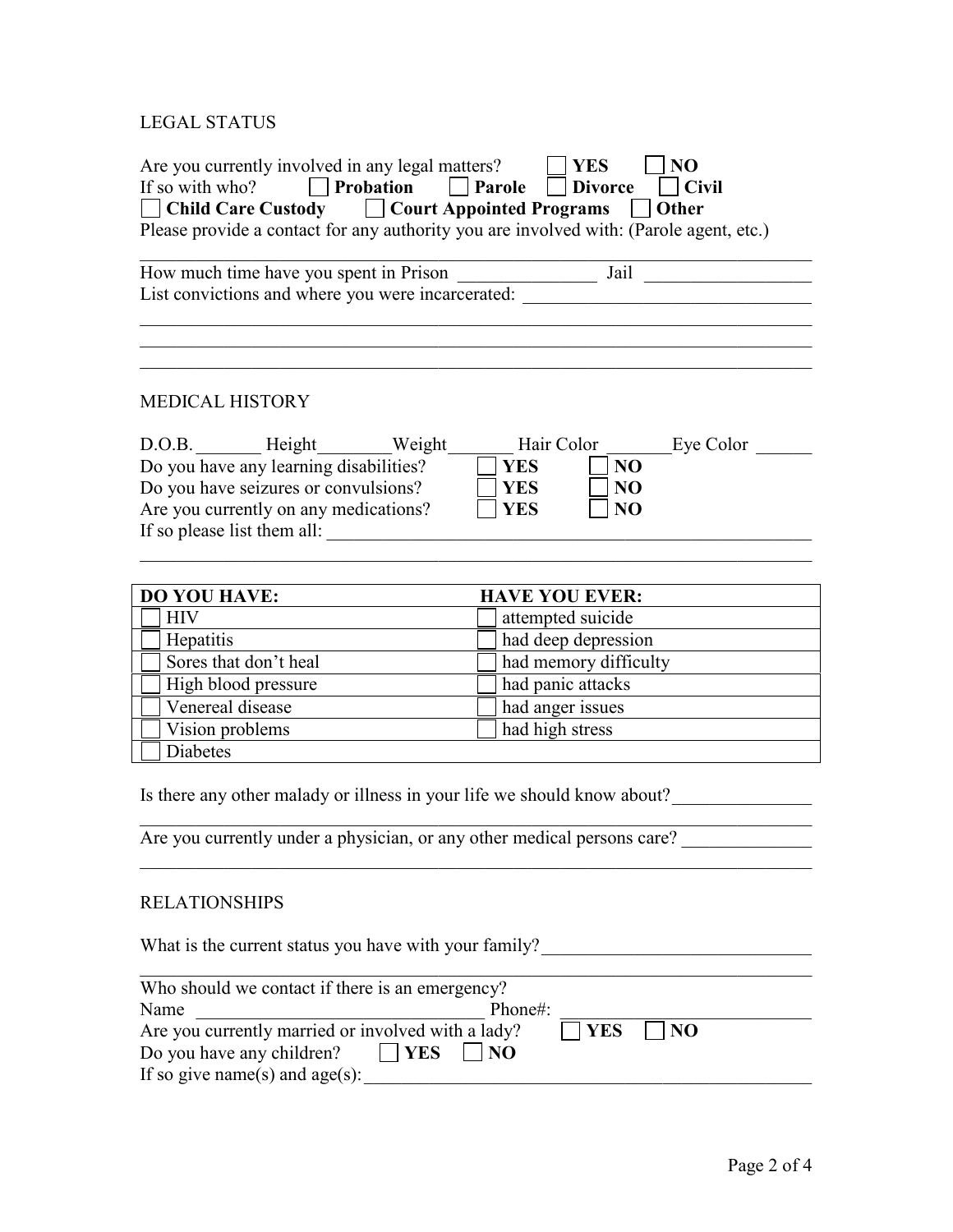SCHOOL

| What was the highest grade attended at school?             |
|------------------------------------------------------------|
| <b>Training Schools</b><br>College                         |
| Where you in the Military?<br>N <sub>O</sub><br><b>YES</b> |
|                                                            |
| SPIRITUAL BACKGROUND                                       |
| YES<br>Did you attend a church as a child?<br>NO           |
| If so, what church?                                        |
| Where you baptized?<br><b>YES</b><br>N <sub>O</sub>        |
| What is your current relationship with God?                |
| Are you currently attending Church?<br>NO<br>YES           |
| Name of Church:                                            |

### **AGENCIES**

Are you receiving SSI or other county/state financial assistance?  $\Box$  **YES**  $\Box$  **NO** *\*If you are accepted into the New Life Program you can no-longer draw G.R. Everything you will need will be provided by the Eureka Rescue Mission.*

## **BLACKOUT**

On acceptance into the New Life Program you will spend a period of time as a candidate. As a candidate you will be on a complete blackout. While on blackout your mail will be monitored and withheld until your candidacy is completed. Mail concerning medical, legal or life threatening matters will be distributed to you in a timely manner.

#### **OTHER**

| $\vert$ $\vert$ NO<br>Do you have a vehicle?<br><b>EXAMPLE SET I</b>                 |  |
|--------------------------------------------------------------------------------------|--|
| If there is any other issue in your life right now that may not be addressed on this |  |
| assessment, please enter it here:                                                    |  |
|                                                                                      |  |

*I hereby certify that I have answered all questions truthfully and with integrity. I also certify that I agree to all conditions set forth in this document and in the Eureka Rescue Mission Policies and Procedures.*

 $\_$  ,  $\_$  ,  $\_$  ,  $\_$  ,  $\_$  ,  $\_$  ,  $\_$  ,  $\_$  ,  $\_$  ,  $\_$  ,  $\_$  ,  $\_$  ,  $\_$  ,  $\_$  ,  $\_$  ,  $\_$  ,  $\_$  ,  $\_$  ,  $\_$  ,  $\_$  ,  $\_$  ,  $\_$  ,  $\_$  ,  $\_$  ,  $\_$  ,  $\_$  ,  $\_$  ,  $\_$  ,  $\_$  ,  $\_$  ,  $\_$  ,  $\_$  ,  $\_$  ,  $\_$  ,  $\_$  ,  $\_$  ,  $\_$  ,

| <b>Applicant Signature:</b> | Date: |  |
|-----------------------------|-------|--|
|                             |       |  |